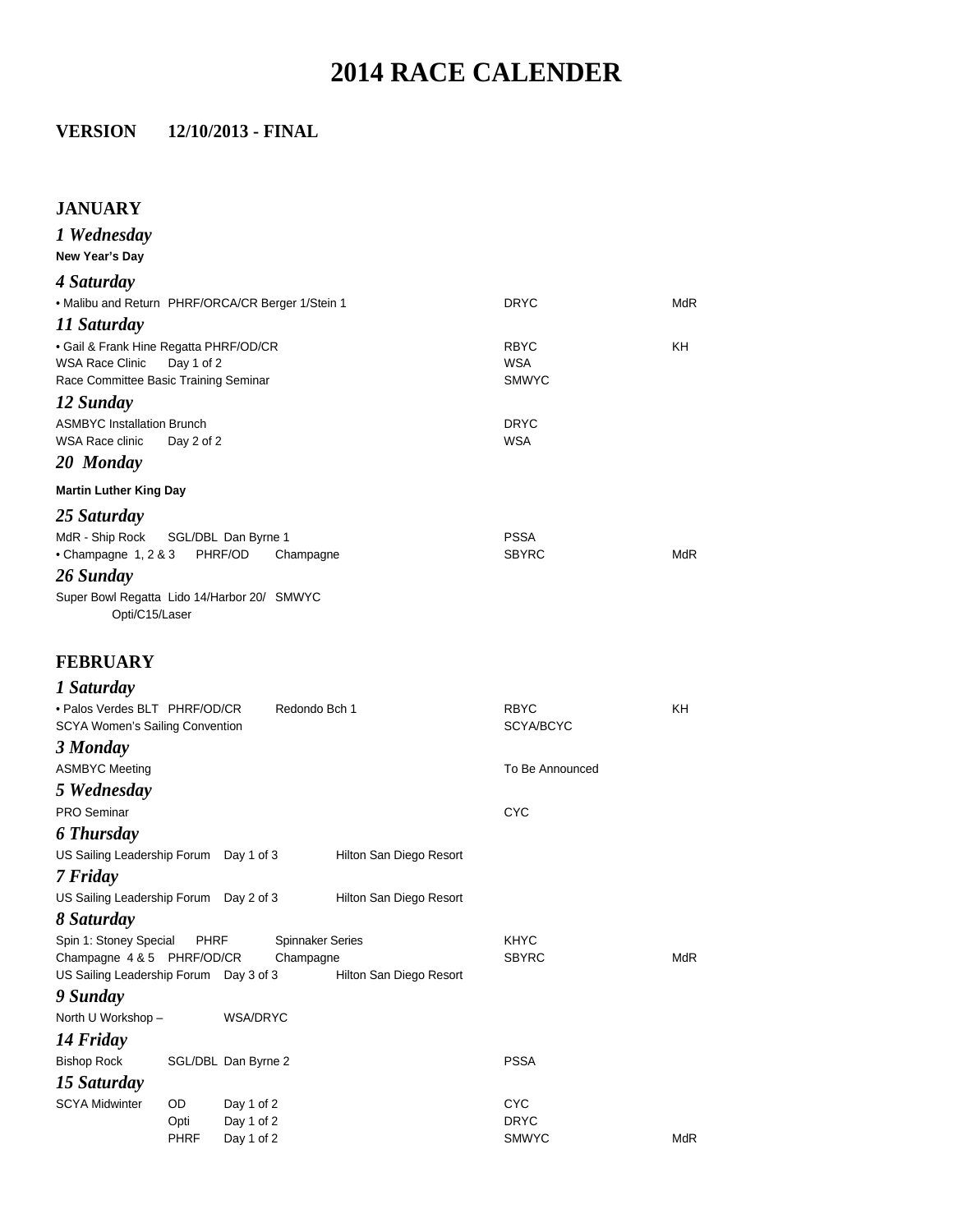# *16 Sunday*

| $10.0$ with $10.0$<br><b>SCYA Midwinter</b>        | OD<br>Day 2 of 2<br>Day 2 of 2<br>Opti<br>PHRF/CR Day 2 of 2<br>CB/C18      | <b>CYC</b><br><b>DRYC</b><br><b>SMWYC</b><br><b>WYC</b> | <b>MdR</b> |
|----------------------------------------------------|-----------------------------------------------------------------------------|---------------------------------------------------------|------------|
| 17 Monday<br><b>Presidents' Day</b>                |                                                                             |                                                         |            |
| 22 Saturday                                        |                                                                             |                                                         |            |
| John Walti Memorial PHRF/OD/CR                     | Redondo Bch 2                                                               | <b>RBYC</b>                                             | KH         |
| Border Run<br>Race Management Seminar              |                                                                             | <b>SSYC</b><br><b>CYC</b>                               |            |
| 23 Sunday                                          |                                                                             |                                                         |            |
| Border Run                                         |                                                                             | <b>SSYC</b>                                             |            |
|                                                    |                                                                             |                                                         |            |
| <b>MARCH</b>                                       |                                                                             |                                                         |            |
| 1 Saturday                                         |                                                                             |                                                         |            |
| Opti Spring Series #1                              | · Santa Monica Bay Race PHRF/ORCA/CR<br>Berger 2/Stein 2<br>Opti Day 1 of 2 | <b>DRYC</b><br>CYC                                      | <b>MdR</b> |
| 2 Sunday                                           |                                                                             |                                                         |            |
| Opti Spring Series #1                              | Opti Day 2 of 2                                                             | <b>CYC</b>                                              |            |
| <b>6 Thursday</b>                                  |                                                                             |                                                         |            |
| NOSA Ensenada Race Seminar                         |                                                                             | <b>DRYC</b>                                             |            |
| 8 Saturday                                         |                                                                             |                                                         |            |
| Intro to Sailboat Racing<br><b>Opening Day</b>     | All                                                                         | SBYRC/DRYC<br><b>WYC</b>                                |            |
| 9 Sunday                                           |                                                                             |                                                         |            |
| Daylight Savings Time Begins                       |                                                                             |                                                         |            |
| 14 Friday                                          |                                                                             |                                                         |            |
| Guadalupe Island Race                              | SGL/DBL                                                                     | <b>PSSA</b>                                             |            |
| 15 Saturday                                        |                                                                             |                                                         |            |
| MdR Opening Day                                    |                                                                             | SMWYC/CYC/MVYC                                          |            |
| 16 Sunday                                          |                                                                             |                                                         |            |
| MdR Opening Day                                    |                                                                             | SCCYC/PMYC/DRYC                                         |            |
| 22 Saturday                                        |                                                                             |                                                         |            |
| Storrs 1, 2 & 3                                    | PHRF/OD Les Storrs                                                          | <b>SCCYC</b>                                            | <b>MdR</b> |
| · Spin 2: TransharborPHRF                          | <b>Spinnaker Series</b>                                                     | KHYC                                                    | KH         |
| 23 Sunday<br>First Ladies Regatta US Sabots/CB/C18 |                                                                             | <b>WYC</b>                                              |            |
| Dr. Baker Regatta                                  | PHRF/OD/CR                                                                  | <b>MVYC</b>                                             | <b>MdR</b> |
| 25 Tuesday                                         |                                                                             |                                                         |            |
| Spring Series Begins PHRF/OD/CR                    | Thru 6/27                                                                   | <b>RBYC</b>                                             | KΗ         |
| 29 Saturday                                        |                                                                             |                                                         |            |
| Lido Fleet 2 Invitational                          | Dinghy                                                                      | <b>SCCYC</b>                                            |            |
| King Harbor Race Week OD/PHRF                      |                                                                             | <b>KHYC</b>                                             | KΗ         |
| 30 Sunday                                          |                                                                             |                                                         |            |
| King Harbor Race Week OD/PHRF                      |                                                                             | <b>KHYC</b>                                             | KΗ         |
| <b>APRIL</b>                                       |                                                                             |                                                         |            |
| 2 Wednesday                                        |                                                                             |                                                         |            |
| <b>Sunset Cruising Class Seminar</b>               |                                                                             | <b>CYC</b>                                              |            |
| 2Thundau                                           |                                                                             |                                                         |            |

*3 Thursday* Twilight Series PHRF /OD Begins thru 9/11 KHYC KHYC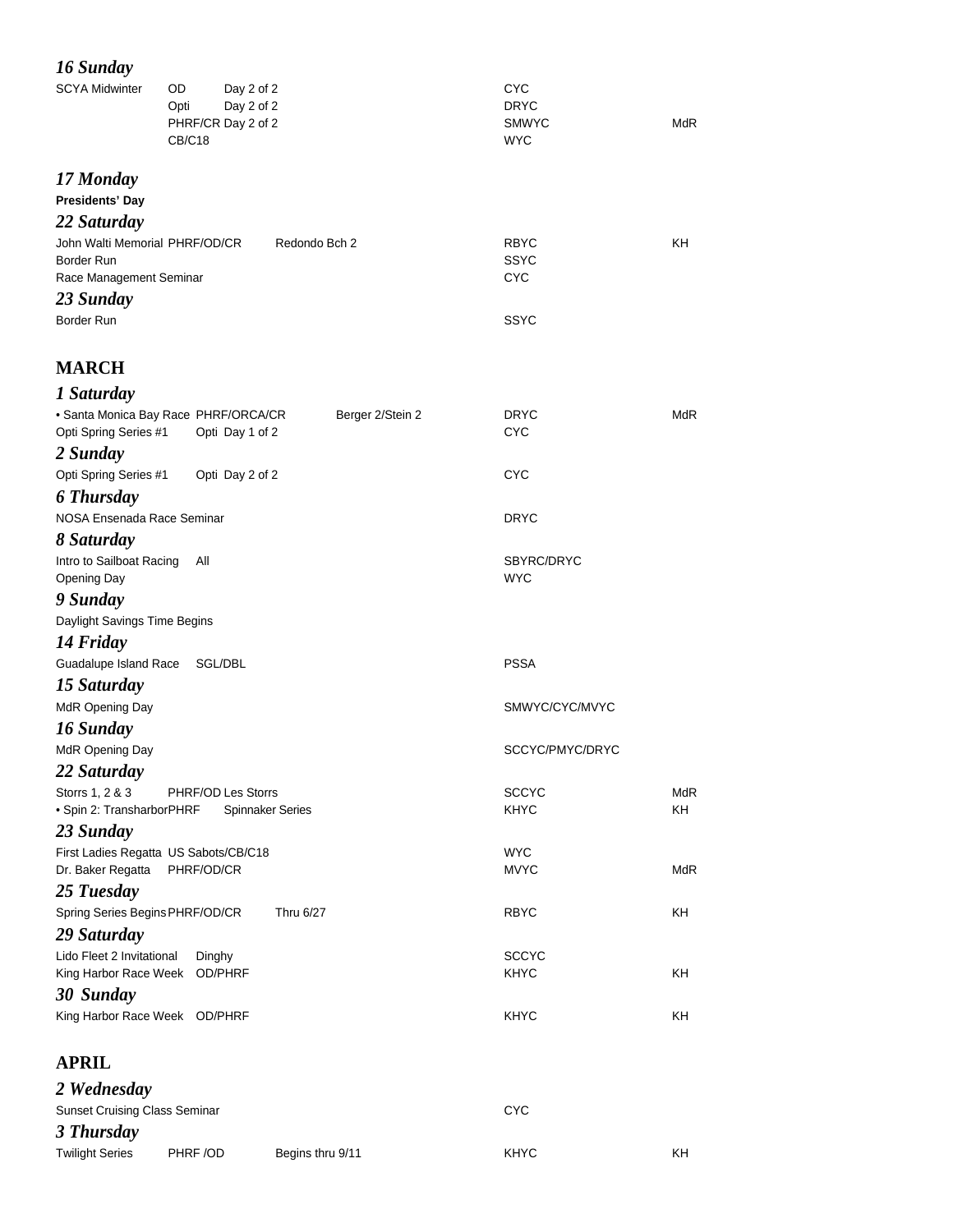| 5 Saturday                                                                             |                                                 |                       |                                            |            |
|----------------------------------------------------------------------------------------|-------------------------------------------------|-----------------------|--------------------------------------------|------------|
| • Lighthouse Race<br><b>Starting Seminar</b>                                           | PHRF/OD /CR                                     | Redondo Bch 3         | <b>RBYC</b><br><b>SMWYC</b>                | KH         |
| 6 Sunday                                                                               |                                                 |                       |                                            |            |
| Malibu Zig Zag Race PHRF/CR<br>9 Wednesday                                             |                                                 |                       | CYC                                        | MdR        |
| <b>Sunset Series Seminar</b>                                                           |                                                 |                       | <b>CYC</b>                                 |            |
| 12 Saturday                                                                            |                                                 |                       |                                            |            |
| Catalina to Port Race                                                                  | PHRF/CR /<br>SGL/DBL Dan Byrne 3                |                       | PMYC/PSSA                                  |            |
| One Design Invitational                                                                |                                                 |                       | <b>CYC</b>                                 |            |
| 13 Sunday                                                                              |                                                 |                       |                                            |            |
| <b>Palm Sunday</b><br>One Design Invitational<br>Commodore's Cup CB/C18<br>Opening Day |                                                 |                       | <b>CYC</b><br><b>WYC</b><br>RBYC/KHYC/PRYC |            |
| 15 Tuesday                                                                             |                                                 |                       |                                            |            |
| Passover                                                                               |                                                 |                       |                                            |            |
| 16 Wednesday                                                                           |                                                 |                       |                                            |            |
| <b>Sunset Series</b>                                                                   | PHRF/OD/CR                                      | Begins thru 9/10      | <b>CYC</b>                                 |            |
| 18 Friday                                                                              |                                                 |                       |                                            |            |
| <b>Good Friday</b>                                                                     |                                                 |                       |                                            |            |
| 19 Saturday<br>She Devil PHRF                                                          |                                                 |                       | <b>KHYC</b>                                | KH         |
|                                                                                        | Woman at the Helm                               |                       |                                            |            |
| 20 Sunday<br><b>Easter</b>                                                             |                                                 |                       |                                            |            |
| 25 Friday                                                                              |                                                 |                       |                                            |            |
| Newport to Ensenada Race                                                               | Keel/MH                                         |                       | NOSA                                       |            |
| 26 Saturday                                                                            |                                                 |                       |                                            |            |
| Ken Hoover Memorial Regatta Opti<br>Newport to Ensenada Race                           | Keel/MH                                         |                       | KHYC<br>NOSA                               |            |
| 27 Sunday                                                                              |                                                 |                       |                                            |            |
| Ken Hoover Memorial Regatta Opti<br>Barbeque Race                                      | CR BBQ 1                                        |                       | KHYC<br><b>SMWYC</b>                       | <b>MdR</b> |
| 28 Monday                                                                              |                                                 |                       |                                            |            |
| <b>ASMBYC Meeting</b>                                                                  |                                                 |                       | <b>SMWYC</b>                               |            |
| <b>MAY</b>                                                                             |                                                 |                       |                                            |            |
| 1 Thursday                                                                             |                                                 |                       |                                            |            |
| Sunstroke Series by D.I.S.C.<br>3 Saturday                                             |                                                 | DinghyBegin thru 8/28 | <b>SCCYC</b>                               |            |
| • Pt. Dume*                                                                            | PHRF/ORCA/CR                                    | Berger 3/Stein 3      | DRYC                                       | <b>MdR</b> |
| <b>Bud Gardiner Bowl</b><br>Pritikin and Barzilay Pred. Log                            | Cal 20<br>Day 1 of 2                            |                       | KHYC<br><b>DRYC</b>                        |            |
| 4 Sunday                                                                               |                                                 |                       |                                            |            |
| Bud Gardiner Bowl Cal 20<br><b>ASMBYC Homeport Regatta</b>                             | Day 2 of 2<br>All Keelboats                     |                       | KHYC<br><b>PMYC</b>                        | MdR        |
| 10 Saturday                                                                            |                                                 |                       |                                            |            |
| Sanguinetti Dingy Regatta Sabot Opti green                                             | Bow Tie & Diamond Race PHRF/OD/CR Redondo Bch 4 |                       | <b>CYC</b><br><b>RBYC</b>                  | KH         |
| 11 Sunday                                                                              |                                                 |                       |                                            |            |
| <b>Mother's Day</b>                                                                    |                                                 |                       |                                            |            |
| 16 Friday                                                                              |                                                 |                       |                                            |            |
| Sundown 1                                                                              | PHRF/CR/Dinghy                                  |                       | <b>DRYC</b>                                | <b>MdR</b> |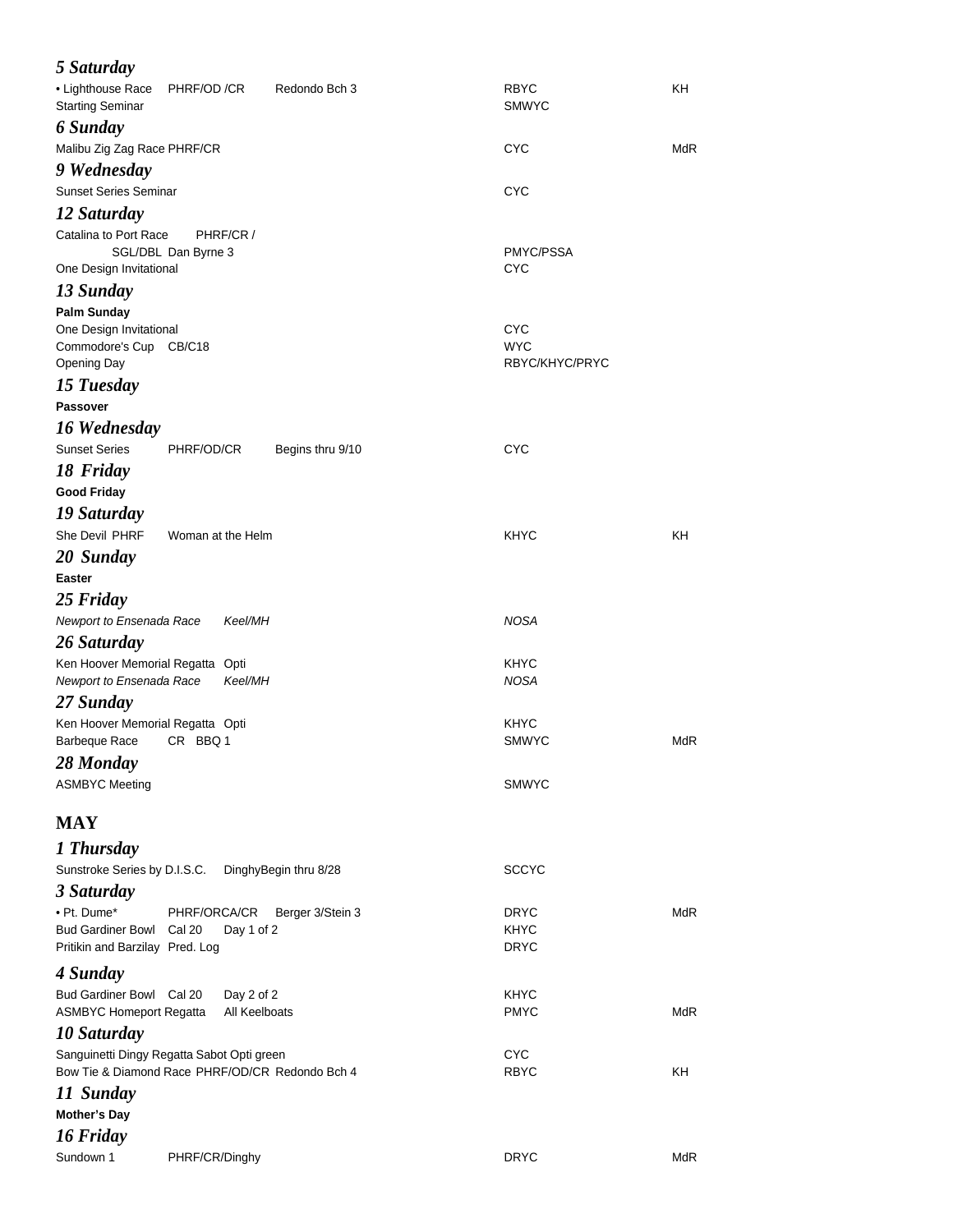| 17 Saturday                                  |                                                   |                           |            |
|----------------------------------------------|---------------------------------------------------|---------------------------|------------|
|                                              | Santa Barbara Island SGL/DBL Dan Byrne 4          | <b>PSSA</b>               |            |
|                                              | · Spin 3: Malibu and Return PHRF Spinnaker Series | <b>KHYC</b>               | KH         |
| Big boat Invitational Day 1 of 2             |                                                   | <b>CYC</b>                |            |
| 18 Sunday                                    |                                                   |                           |            |
| <b>Big Boat Invitational</b>                 | Day 2 of 2                                        | <b>CYC</b><br><b>DRYC</b> | <b>MdR</b> |
| City of Hope Regatta<br>Memorial Regatta     | PHRF/CR/OD<br>Vrooman& Kapus                      | <b>WYC</b>                |            |
| 24 Saturday                                  |                                                   |                           |            |
| Corinthian Cup                               | PHRF/CR<br>Day 1 of 2                             | SCCYC/RBYC                | MdR        |
| Cyrano Cup and Masters Perpetual             | Pred. Log                                         | <b>DRYC</b>               |            |
| 25 Sunday                                    |                                                   |                           |            |
| Corinthian Cup                               | PHRF/CR Day 2 of 2                                | RBYC/SCCYC                | KH         |
| <b>Barbeque Race</b>                         | CR BBQ 2                                          | <b>SMWYC</b>              | MdR        |
| 26 Monday                                    |                                                   |                           |            |
| <b>Memorial Day</b>                          |                                                   |                           |            |
| 31 Saturday                                  |                                                   |                           |            |
| • Cal Race Week                              | PHRF/OD Day 1 of 2                                | <b>CYC</b>                |            |
|                                              |                                                   |                           |            |
| <b>JUNE</b>                                  |                                                   |                           |            |
| 1 Sunday                                     |                                                   |                           |            |
| Cal Race Week                                | PHRF/OD Day 2 of 2                                | <b>CYC</b>                |            |
| 2 Monday                                     |                                                   |                           |            |
| <b>ASMBYC Meeting</b>                        |                                                   | <b>RBYC</b>               |            |
| 3 Tuesday                                    |                                                   |                           |            |
| June Cup PHRF/OD/CR Women at                 |                                                   |                           |            |
| Series Begins thru 7/1                       | the Helm                                          | <b>RBYC</b>               | KH         |
| 5 Thursday                                   |                                                   |                           |            |
| <b>Starlight Series</b>                      | Star Series Begin thru 8/21                       | <b>CYC</b>                |            |
| 7 Saturday                                   |                                                   |                           |            |
|                                              | Cat Harbor Layover* PHRF/ORCA/CR Berger 4/Stein 4 | <b>DRYC</b>               | <b>MdR</b> |
| <b>Plastic Classic</b>                       | PHRF/CR                                           | <b>PRYC</b>               | KH         |
| 8 Sunday                                     |                                                   |                           |            |
|                                              | Cat Harbor Layover* PHRF/ORCA/CR Berger 5/Stein 5 | <b>DRYC</b>               |            |
| 11 Wednesday                                 |                                                   |                           |            |
| <b>Twilight Series</b><br>Coastal Cup Race   | Sabot/Opti/Laser Begins thru 9/5<br>DRYC w/EYC    | <b>KHYC</b>               |            |
| 13 Friday                                    |                                                   |                           |            |
| Sundown 2                                    | PHRF/CR/Dinghy                                    | <b>DRYC</b>               | <b>MdR</b> |
| 14 Saturday                                  |                                                   |                           |            |
| Lido 14 Fleet 2 Champs                       | Lido 14                                           | <b>SCCYC</b>              |            |
| Al Olander Pram Regatta US Sabot             |                                                   | <b>DRYC</b>               |            |
|                                              | Dave Wall Memorial PHRF/CR/Dave Wall #1           | PSSA/PMYC/                |            |
| SGL/DBL                                      |                                                   | <b>SBYRC</b>              | <b>MdR</b> |
| King of Spain Regatta                        | Star Day 1 of 2                                   | <b>CYC</b>                |            |
| 15 Sunday                                    |                                                   |                           |            |
| <b>Father's Day</b><br>King of Spain Regatta | Star Day 2 of 2                                   | <b>CYC</b>                |            |
| 17 Wednesday                                 |                                                   |                           |            |
| Cal Cup Farr 40                              | Day 1 of 4                                        | <b>CYC</b>                |            |
| 18 Thursday                                  |                                                   |                           |            |
| Cal Cup Farr 40                              | Day 2 of 4                                        | <b>CYC</b>                |            |
| 19 Friday                                    |                                                   |                           |            |
| Cal Cup Farr 40                              | <b>CYC</b>                                        |                           |            |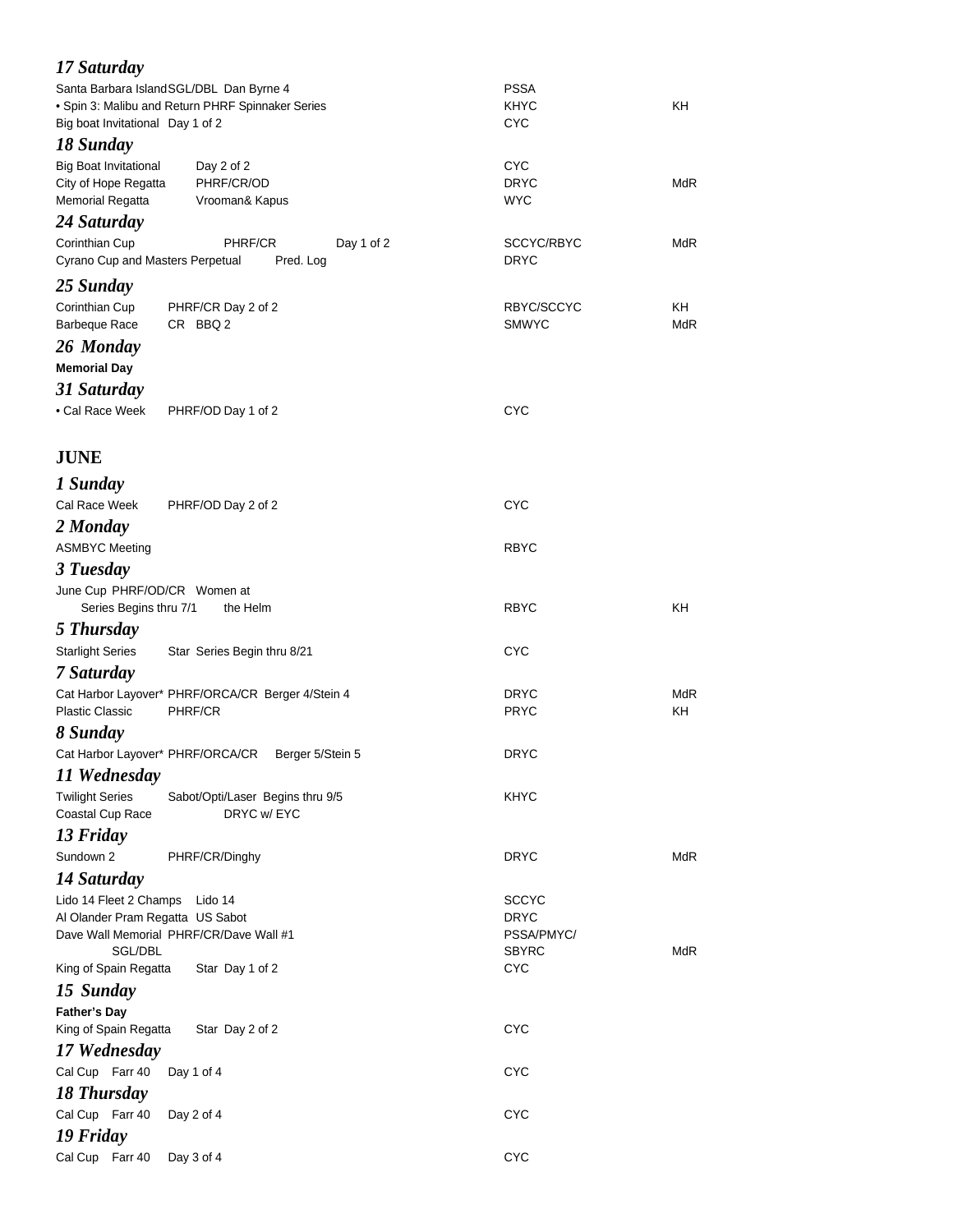| 21 Saturday                                                                                                                 |                                          |                  |
|-----------------------------------------------------------------------------------------------------------------------------|------------------------------------------|------------------|
| Cal Cup Farr 40<br>Day 4 of 4<br>. Spin 4: KHYC to CBYC PHRF/DBL<br><b>Spinnaker Series</b><br>One More Time<br>Wooden Hull | <b>CYC</b><br><b>KHYC</b><br>DRYC w/PMYC | ΚH<br><b>MdR</b> |
| 22 Sunday                                                                                                                   |                                          |                  |
| Olympia Gold Medal Regatta<br><b>CB/C18</b><br>Barbeque Race<br>BBQ 3<br>Cruiser                                            | <b>WYC</b><br><b>SMWYC</b>               | <b>MdR</b>       |
| 27 Friday                                                                                                                   |                                          |                  |
| Long Beach Race Week PHRF/OD                                                                                                | LBYC/ABYC                                |                  |
| 28 Saturday                                                                                                                 |                                          |                  |
| John Parker Memorial Regatta PHRF/OD/CR Redondo Bch 5<br>Channel Islands to MdR PHRF/CR<br>(Mac Jones Series 1)             | <b>RBYC</b><br>SMWYC/CIYC                | KΗ               |
| Long Beach Race Week PHRF/OD                                                                                                | LBYC/ABYC                                |                  |
| 29 Sunday                                                                                                                   |                                          |                  |
| Long Beach Race Week PHRF/OD                                                                                                | LBYC/ABYC                                |                  |
|                                                                                                                             |                                          |                  |
|                                                                                                                             |                                          |                  |
| <b>JULY</b>                                                                                                                 |                                          |                  |
| 1 Tuesday                                                                                                                   |                                          |                  |
| June Cup PHRF/OD/CR Women at                                                                                                |                                          |                  |
| Series ends<br>the Helm                                                                                                     | <b>RBYC</b>                              | KΗ               |
| 4 Friday                                                                                                                    |                                          |                  |
| <b>Independence Day</b><br>Round the Island<br>CB/C18                                                                       | <b>WYC</b>                               |                  |
| 8 Tuesday                                                                                                                   |                                          |                  |
| <b>Summer Series</b><br>PHRF/OD/CR<br>Begins thru 9/2                                                                       | <b>RBYC</b>                              | KΗ               |
| 11 Friday                                                                                                                   |                                          |                  |
| Sundown PHRF/CR/Dingy<br>Sundown 3                                                                                          | DRYC                                     | MdR              |
| 12 Saturday                                                                                                                 | KHYC                                     | ΚH               |
| Tom Collier Regatta for Hope All<br>Malibu and Return<br>SGL/DBL Dave Wall 2                                                | <b>PSSA</b>                              | <b>MdR</b>       |
| 13 Sunday                                                                                                                   |                                          |                  |
| Peg Hansen Memorial Regatta CB/C18                                                                                          | <b>WYC</b>                               |                  |
| <b>WSA Race Clinc</b><br>PHRF/CR/OD                                                                                         | <b>WSA</b>                               |                  |
| 19 Saturday                                                                                                                 |                                          |                  |
| One Design Weekend<br>OD Day 1 of 2                                                                                         | <b>SCCYC</b>                             |                  |
| 20 Sunday                                                                                                                   |                                          |                  |
| Opti Nationals<br>Opti Day 1 of 8<br>One Design Weekend<br>OD Day 2 of 2                                                    | <b>CYC</b><br><b>SCCYC</b>               |                  |
| 24 Thursday                                                                                                                 |                                          |                  |
| <b>CFJ Nationals</b><br>CFJ Day 1 of 4                                                                                      | <b>DRYC</b>                              |                  |
| 25 Friday                                                                                                                   |                                          |                  |
| Santa Barbara to King Harbor                                                                                                | KHYC/SBYC                                |                  |
| <b>CFJ Nationals</b><br>CFJ Day 2 of 4                                                                                      | <b>DRYC</b>                              |                  |
| 26 Saturday                                                                                                                 |                                          |                  |
| Santa Barbara to King Harbor                                                                                                | KHYC/SBYC                                |                  |
| Opti Nationals<br>Opti Day 7 of 8                                                                                           | <b>CYC</b>                               |                  |
| <b>CFJ Nationals</b><br>CFJ Day 3 of 4                                                                                      | <b>DRYC</b>                              |                  |
| 27 Sunday                                                                                                                   |                                          |                  |
| Barbeque Race<br>CR BBQ 4<br>Opti Nationals<br>Opti Day 8 of 8                                                              | <b>SMWYC</b><br><b>CYC</b>               | <b>MdR</b>       |
| <b>CFJ Nationals</b><br>CFJ Day 4 of 4                                                                                      | <b>DRYC</b>                              |                  |
| Westlake Cup<br><b>CB/C18</b>                                                                                               | <b>WYC</b>                               |                  |
|                                                                                                                             |                                          |                  |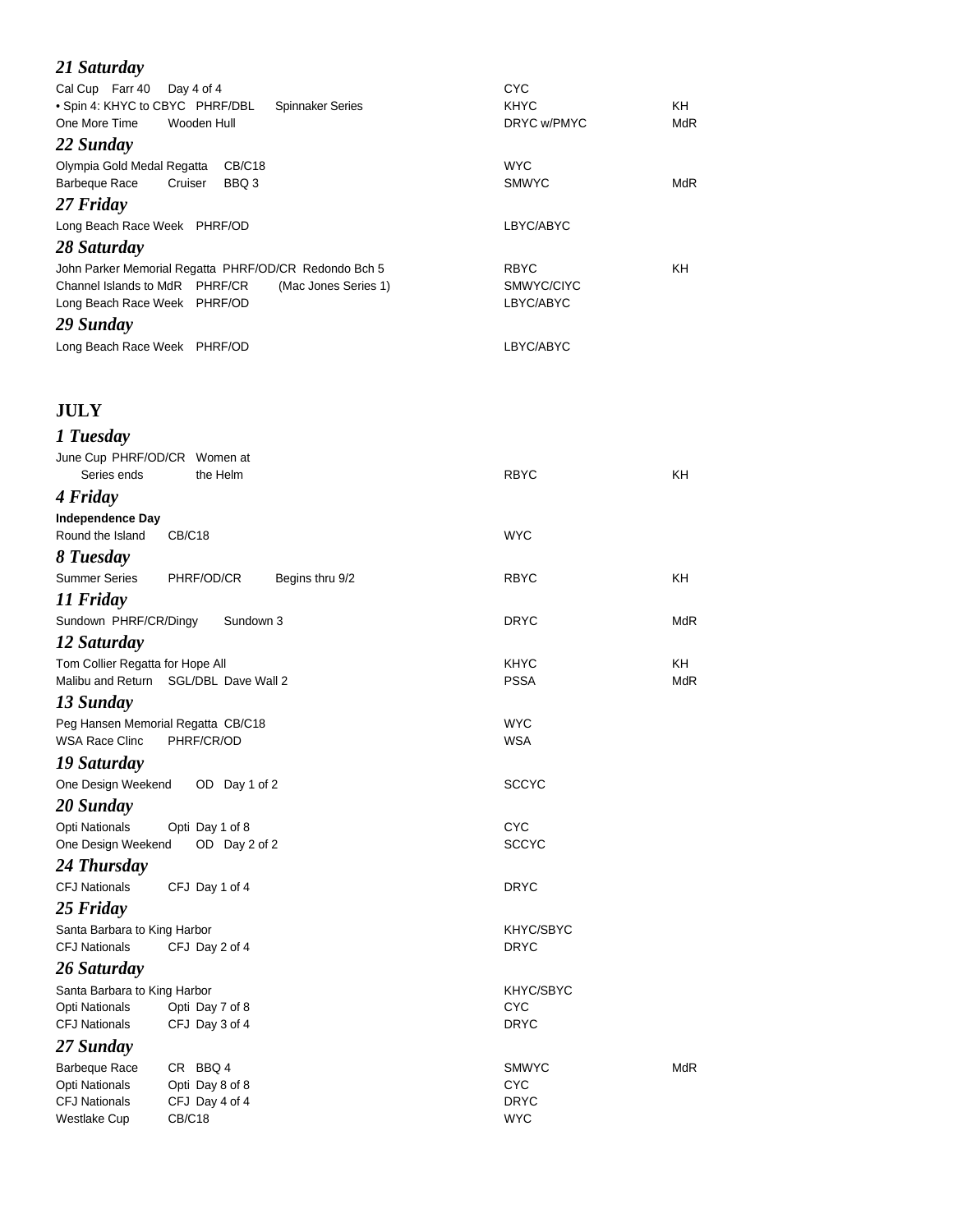#### **AUGUST**

| 2 Saturday                                                                                                 |                                  |            |
|------------------------------------------------------------------------------------------------------------|----------------------------------|------------|
| • Pas De Deux<br>PHRF/OD /CR                                                                               | SBYRC                            | <b>MdR</b> |
| King Harbor Home Port RegattaOpen to all                                                                   | <b>PRYC</b>                      | KH         |
| Leland Cup and Able Trophy<br>Pred. Log                                                                    | <b>DRYC</b>                      |            |
| 4 Monday                                                                                                   |                                  |            |
| <b>ASMBYC Meeting w/ Rear Commodores</b>                                                                   | <b>PMYC</b>                      |            |
| 9 Saturday                                                                                                 |                                  |            |
| Tannenberg Regatta PHRF/ORCA/CR                                                                            | <b>DRYC</b>                      | <b>MdR</b> |
| <b>Frank Ross Memorial</b><br>SGL/DBL<br>Dave Wall 3<br>Spin 5: Matt Walsh PHRF<br><b>Spinnaker Series</b> | <b>PSSA w/SYC</b><br><b>KHYC</b> |            |
|                                                                                                            |                                  |            |
| 10 Sunday<br><b>Barbeque Race</b><br>CR BBQ 5                                                              | <b>SMWYC</b>                     | <b>MdR</b> |
| Pacific Cup Deepwater Series #1<br><b>PHRF/CR</b>                                                          | <b>CYC</b>                       | <b>MdR</b> |
| 15 Friday                                                                                                  |                                  |            |
| M242 North Americans<br>M242<br>Day 1 of 3                                                                 | <b>CYC</b>                       |            |
| Sundown PHRF/CR/Dinghy Sundown 4                                                                           | <b>DRYC</b>                      | <b>MdR</b> |
| Melvin Lurie and Walter Del Mar<br>Pred. Log                                                               | DRYC                             |            |
| 16 Saturday                                                                                                |                                  |            |
| • Queen Mary Regatta<br>Redondo Bch 6<br>PHRF/CR/OD/DBL                                                    | <b>RBYC</b>                      | KH         |
| <b>Chuck Stein</b>                                                                                         |                                  |            |
| PHRF/CR<br>Random Leg Race                                                                                 | <b>PMYC</b>                      | <b>MdR</b> |
| M242 North Americans<br>M242<br>Day 2 of 3                                                                 | <b>CYC</b>                       |            |
| 17 Sunday                                                                                                  |                                  |            |
| Outlook Trophy RaceCB/MH < 20 ft.                                                                          | <b>SCCYC</b>                     | <b>MdR</b> |
| Alice Robinson<br><b>WYC</b>                                                                               |                                  |            |
| M242 North Americans<br>Day 3 of 3                                                                         | CYC                              |            |
| 21 Thursday                                                                                                |                                  |            |
| Starlight Star<br>Series ends                                                                              | <b>CYC</b>                       |            |
| 23 Saturday                                                                                                |                                  |            |
| WOW/Women at the HelmPHRF/OD /CR Day 1 of 2                                                                | WSA/SBYRC/<br>PMYC/MVYC          | <b>MdR</b> |
| 24 Sunday                                                                                                  |                                  |            |
| WOW/Women at the HelmPHRF/OD /CR Day 2 of 2                                                                | WSA/SBYRC/                       | <b>MdR</b> |
|                                                                                                            | PMYC/MVYC                        |            |
| 28 Thursday                                                                                                |                                  |            |
| Sunstroke Series by D.I.S.C.<br>Dinghy<br>Series ends                                                      | SCCYC                            |            |
| 30 Saturday                                                                                                |                                  |            |
| Outlaw Regatta MdR to Seal Beach<br>PHRF/CR/DBL (Mac Jones Series 2)                                       | SMWYC/SIBYC                      | MdR        |
|                                                                                                            |                                  |            |
| <b>SEPTEMBER</b>                                                                                           |                                  |            |
| 1 Monday                                                                                                   |                                  |            |
| <b>Labor Day</b>                                                                                           |                                  |            |
| Labor Day Regatta<br>CB/C18                                                                                | <b>WYC</b>                       |            |
| 2 Tuesday                                                                                                  |                                  |            |
| <b>Summer Series</b><br>PHRF/OD/OR<br>Series ends                                                          | RBYC                             | KΗ         |
| 3 Wednesday                                                                                                |                                  |            |

*6 Saturday* Fall One Design OD **KHYC** 

*7 Sunday*

Fletcher Cup - Emerald Bay to PV PHRF/CR SCCYC • Pacific Cup Deepwater Series #2 PHRF/CR CYC CYC MdR

Twilight Sabot/Opti/Laser Series ends KHYC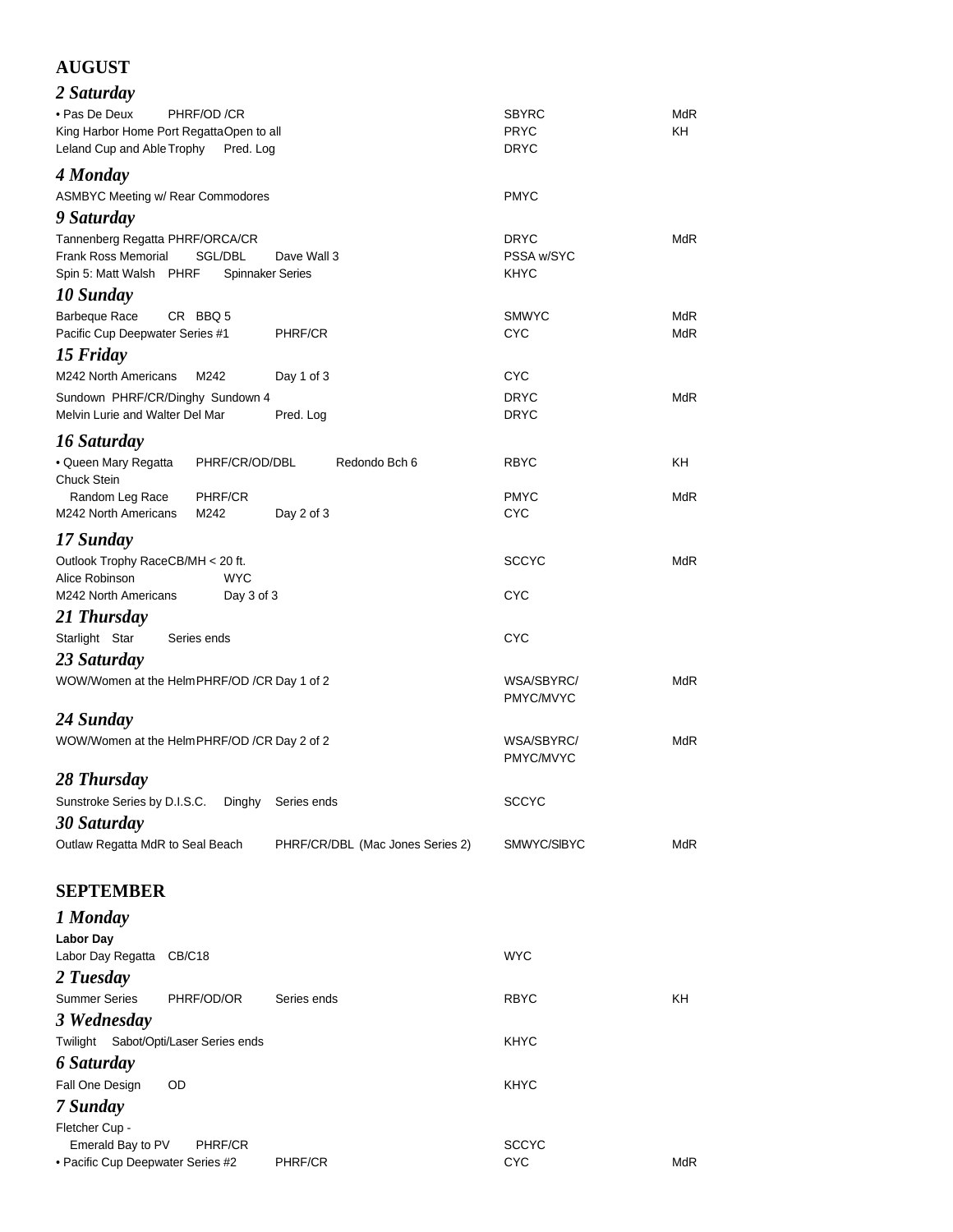| 9 Tuesday                                                                             |                                               |                         |            |                             |            |
|---------------------------------------------------------------------------------------|-----------------------------------------------|-------------------------|------------|-----------------------------|------------|
| King or Queen of the Eves Invitational                                                |                                               |                         |            | <b>RBYC</b>                 | KΗ         |
| 10 Wednesday                                                                          |                                               |                         |            |                             |            |
| Sunset                                                                                | PHRF/OD/CR Series ends                        |                         |            | <b>CYC</b>                  |            |
| <b>ASMBYC Meeting</b>                                                                 |                                               |                         |            | <b>KHYC</b>                 |            |
| 11 Thursday                                                                           |                                               |                         |            |                             |            |
| King Harbor Twilight PHRF                                                             | Series ends                                   |                         |            | KHYC                        | KΗ         |
| 12 Friday                                                                             |                                               |                         |            |                             |            |
| Sundown PHRF/CR/Dinghy Sundown 5                                                      |                                               |                         |            | DRYC                        |            |
| 13 Saturday                                                                           |                                               |                         |            |                             |            |
| MdR-KH-R10-MdR SGL/DBL Dave Wall 4                                                    |                                               |                         |            | <b>PSSA</b>                 | KH         |
| <b>Harris Series</b>                                                                  | PHRF /OD                                      | Day 1 of 2              |            | <b>CYC</b>                  | MdR        |
| 14 Sunday                                                                             |                                               |                         |            |                             |            |
| <b>Harris Series</b>                                                                  | PHRF /OD                                      | Day 2 of 2              |            | <b>CYC</b>                  | MdR        |
| 17 Wednesday                                                                          |                                               |                         |            |                             |            |
| King of the Hill                                                                      |                                               |                         |            | <b>CYC</b>                  | <b>MdR</b> |
| After the Sunset                                                                      | KeelBoats                                     |                         |            | <b>SMWYC</b>                |            |
| 19 Friday                                                                             |                                               |                         |            |                             |            |
| Summer Splash Cat Layover                                                             | Mulithull                                     |                         |            | <b>SMWYC</b>                |            |
| 20 Saturday                                                                           |                                               |                         |            |                             |            |
| <b>ASMBYC</b>                                                                         |                                               |                         |            |                             |            |
|                                                                                       | Champion of Champions Invitational Day 1 of 2 |                         |            | <b>KHYC</b>                 |            |
| Jarvis Hamilton Memorial Cal 20 SGL                                                   |                                               |                         |            | <b>KHYC</b>                 |            |
| Summer Splash Cat Layover                                                             | Mulithull                                     |                         |            | <b>SMWYC</b>                |            |
| 21 Sunday                                                                             |                                               |                         |            |                             |            |
| <b>ASMBYC</b>                                                                         |                                               |                         |            |                             |            |
| Blue Gavel Regatta CB/C18                                                             | Champion of Champions Invitational Day 2 of 2 |                         |            | <b>KHYC</b><br><b>WYC</b>   |            |
|                                                                                       |                                               |                         |            |                             |            |
| 24 Wednesday                                                                          | Keelboat                                      |                         |            |                             | <b>MdR</b> |
| After the Sunset                                                                      |                                               |                         |            | <b>SMWYC</b>                |            |
| 25 Thursday                                                                           |                                               |                         |            |                             |            |
| Rosh Hashanah                                                                         |                                               |                         |            |                             |            |
| 27 Saturday                                                                           |                                               |                         |            |                             |            |
| · Spin 6: Windward Leeward PHRF                                                       |                                               | <b>Spinnaker Series</b> |            | <b>KHYC</b>                 | KΗ         |
| Single Handed Lido 14 Championship<br>Vice Commodore and Commodore Trophies Pred. Log |                                               |                         |            | <b>SCCYC</b><br><b>DRYC</b> |            |
|                                                                                       |                                               |                         |            |                             |            |
| 28 Sunday                                                                             |                                               |                         |            |                             |            |
| Wayne's Great CircleCR                                                                |                                               |                         |            | <b>SMWYC</b>                | <b>MdR</b> |
| <b>OCTOBER</b>                                                                        |                                               |                         |            |                             |            |
| 4 Saturday                                                                            |                                               |                         |            |                             |            |
|                                                                                       |                                               |                         |            |                             |            |
| Yom Kippur                                                                            |                                               |                         |            |                             |            |
| 5 Sunday                                                                              |                                               |                         |            |                             |            |
| His n' Hers<br><b>Shadden Series</b>                                                  | PHRF/CR H&H 1<br>CF Jr.                       |                         |            | <b>KHYC</b><br><b>CYC</b>   | KH         |
|                                                                                       |                                               |                         |            |                             |            |
| 11 Saturday                                                                           |                                               |                         |            |                             |            |
| Frank Guernsey<br>Single-handed Challenge PHRF                                        |                                               |                         |            | <b>RBYC</b>                 | KH         |
| 12 Sunday                                                                             |                                               |                         |            |                             |            |
| • Octoberfest/Heather Perkoff Series (Mac Jones Series 3)                             |                                               |                         | PHRF/OD/CR | SMWYC/PMYC                  | <b>MdR</b> |
| 13 Monday                                                                             |                                               |                         |            |                             |            |
| <b>Columbus Day</b>                                                                   |                                               |                         |            |                             |            |
| 16 Thursday                                                                           |                                               |                         |            |                             |            |
| <b>ASMBYC Meeting</b>                                                                 |                                               |                         |            | <b>CYC</b>                  |            |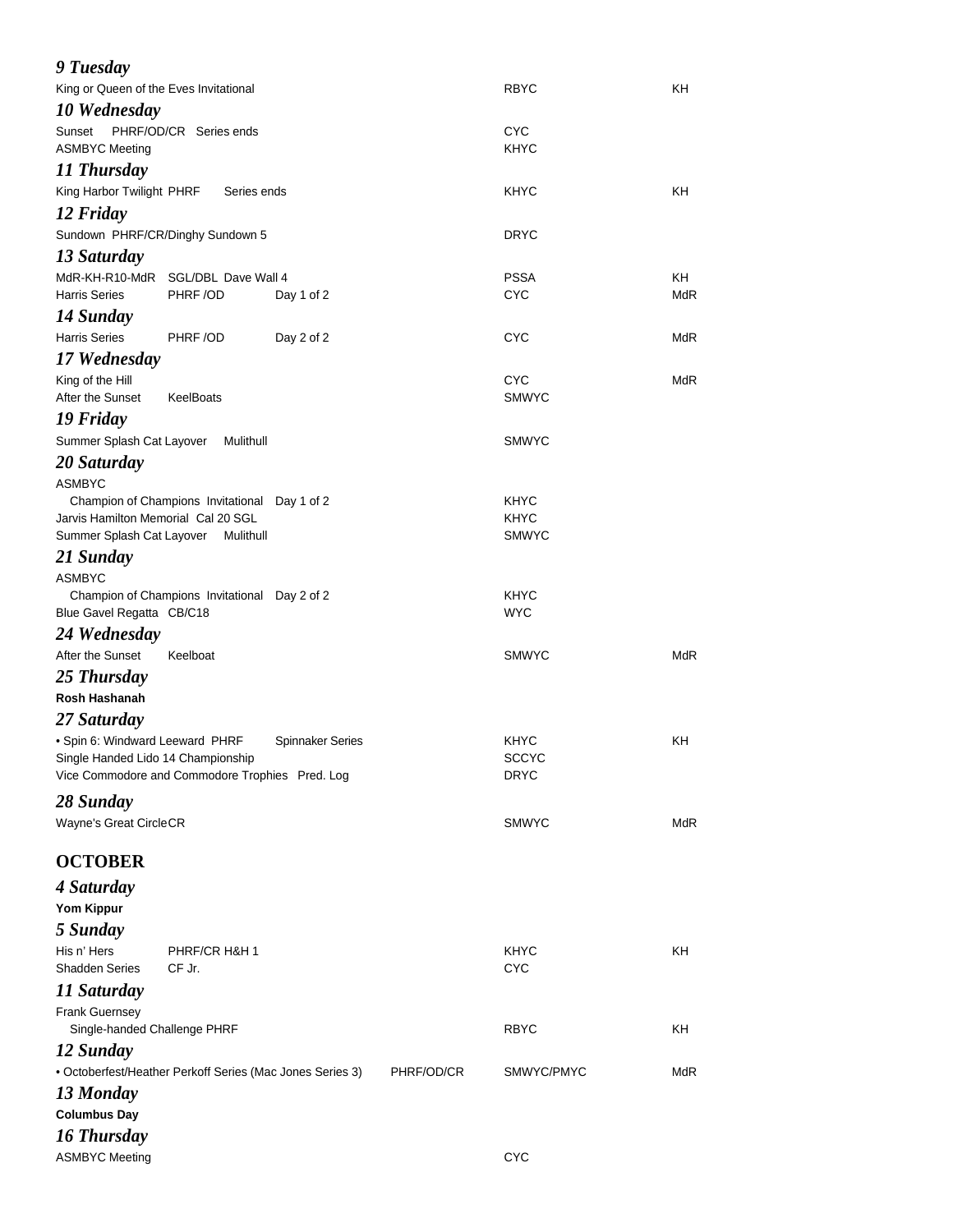| 18 Saturday                                           |                                                                               |                            |            |
|-------------------------------------------------------|-------------------------------------------------------------------------------|----------------------------|------------|
|                                                       | Halloween Regatta PHRF /CR/OD/Dinghy<br>Ship Rock Layover SGL/DBL Dave Wall 5 | <b>DRYC</b><br><b>PSSA</b> | <b>MdR</b> |
| 19 Sunday                                             |                                                                               |                            |            |
| Pacific Cup Deepwater Series #3                       | PHRF/CR                                                                       | <b>CYC</b>                 | <b>MdR</b> |
| 25 Saturday                                           |                                                                               |                            |            |
| <b>Castillon Classic</b>                              | PHRF/OD/CR                                                                    | <b>RBYC</b>                | ΚH         |
| 26 Sunday                                             |                                                                               |                            |            |
| Campbell Cup                                          | Intra Club                                                                    | <b>SCCYC</b>               | <b>MdR</b> |
| Trick-or-Treat<br>His n' Hers                         | CB/C18 Holiday Series 1<br><b>PHRF</b>                                        | <b>WYC</b>                 | KH         |
|                                                       | <b>H&amp;H2</b>                                                               | KHYC                       |            |
| <b>NOVEMBER</b>                                       |                                                                               |                            |            |
| 1 Saturday                                            |                                                                               |                            |            |
| Head of the Marina Rowing                             |                                                                               | <b>CYC</b>                 |            |
| 2 Sunday                                              |                                                                               |                            |            |
| His n' Hers                                           | <b>PHRF</b><br>H&H <sub>3</sub>                                               | KHYC                       | KH         |
| Daylight Savings Time Ends                            |                                                                               |                            |            |
| 11 Tuesday                                            |                                                                               |                            |            |
| <b>Veterans Day</b>                                   |                                                                               |                            |            |
| 13 Thursday                                           |                                                                               |                            |            |
| <b>ASMBYC Meeting</b>                                 |                                                                               | <b>DRYC</b>                |            |
| 15 Saturday                                           |                                                                               |                            |            |
| <b>Turkey Shoot</b>                                   | PHRF/OD/CR                                                                    | <b>RBYC</b>                | KH.        |
| 16 Sunday                                             |                                                                               |                            |            |
|                                                       | Turkey Day Regatta CB/C18 Holiday Series 2 WYC                                |                            |            |
| 23 Sunday                                             |                                                                               |                            |            |
| Drum Stick Regatta Intra Club                         |                                                                               | <b>DRYC</b>                | <b>MdR</b> |
| 27 Thursday                                           |                                                                               |                            |            |
| Thanksgiving                                          |                                                                               |                            |            |
| <b>DECEMBER</b>                                       |                                                                               |                            |            |
| <b>6 Saturday</b>                                     |                                                                               |                            |            |
| Christmas Regatta                                     | PHRF/OD                                                                       | KHYC                       |            |
| 7 Sunday                                              |                                                                               |                            |            |
| Kris Kringle                                          | <b>Holiday Series 3</b><br>CB C <sub>18</sub>                                 | <b>WYC</b>                 |            |
| 13 Saturday                                           |                                                                               |                            |            |
| King Harbor Boat Parade<br>Marina del Rey Boat Parade |                                                                               |                            |            |
| 17 Wednesday                                          |                                                                               |                            |            |
| Chanukah                                              |                                                                               |                            |            |
| 25 Thursday                                           |                                                                               |                            |            |
| <b>Christmas</b>                                      |                                                                               |                            |            |
| <b>JANUARY 2015</b>                                   |                                                                               |                            |            |
| 1 Thursday                                            |                                                                               |                            |            |
| New Year's Day                                        |                                                                               |                            |            |

*3 Saturday*

• Malibu and Return PHRF/ORCA/CR Berger 1/Stein 1 DRYC DRYC